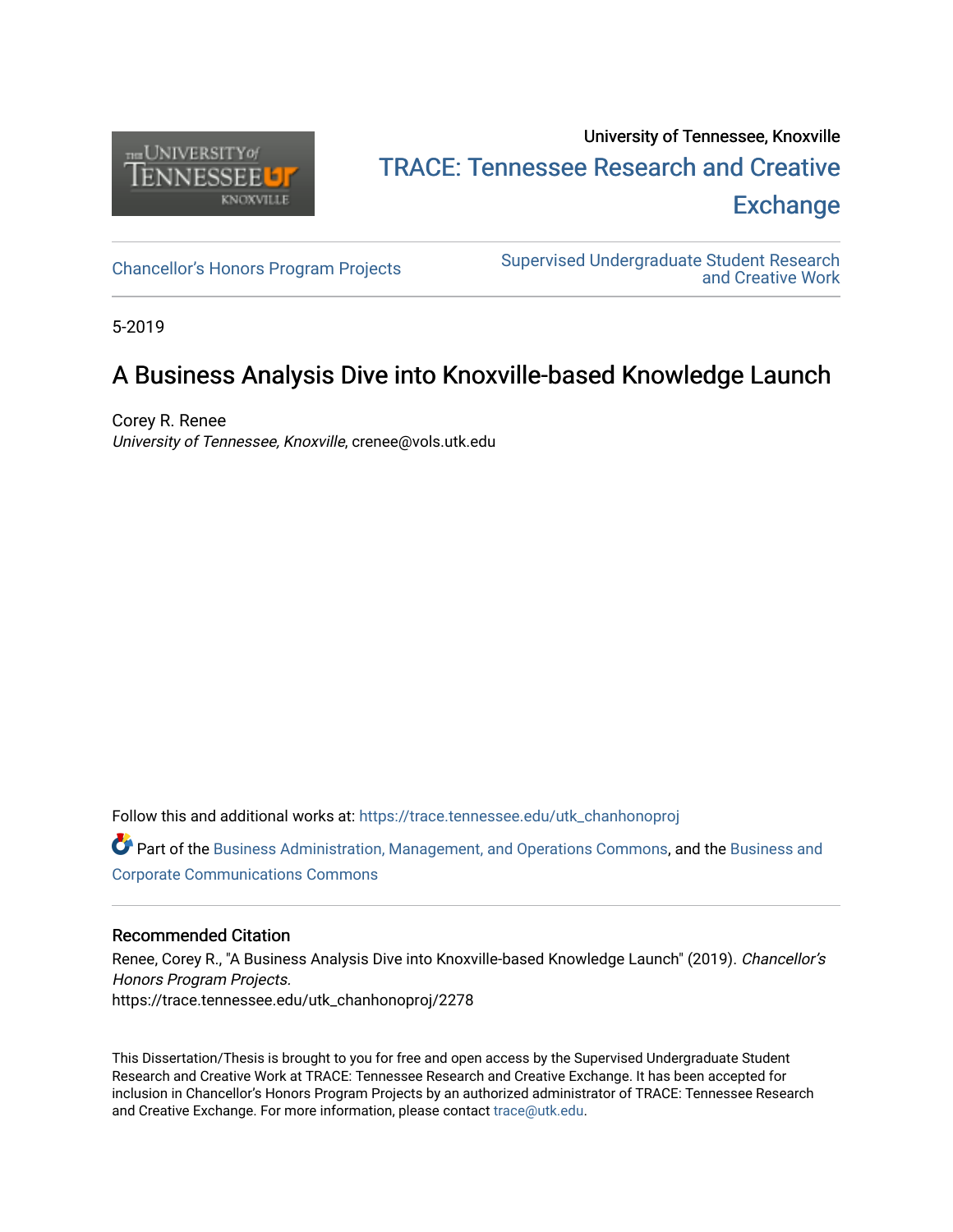2019

# A Business Analysis Dive into Knoxville-based Knowledge Launch

RENEE, COREY ROBERT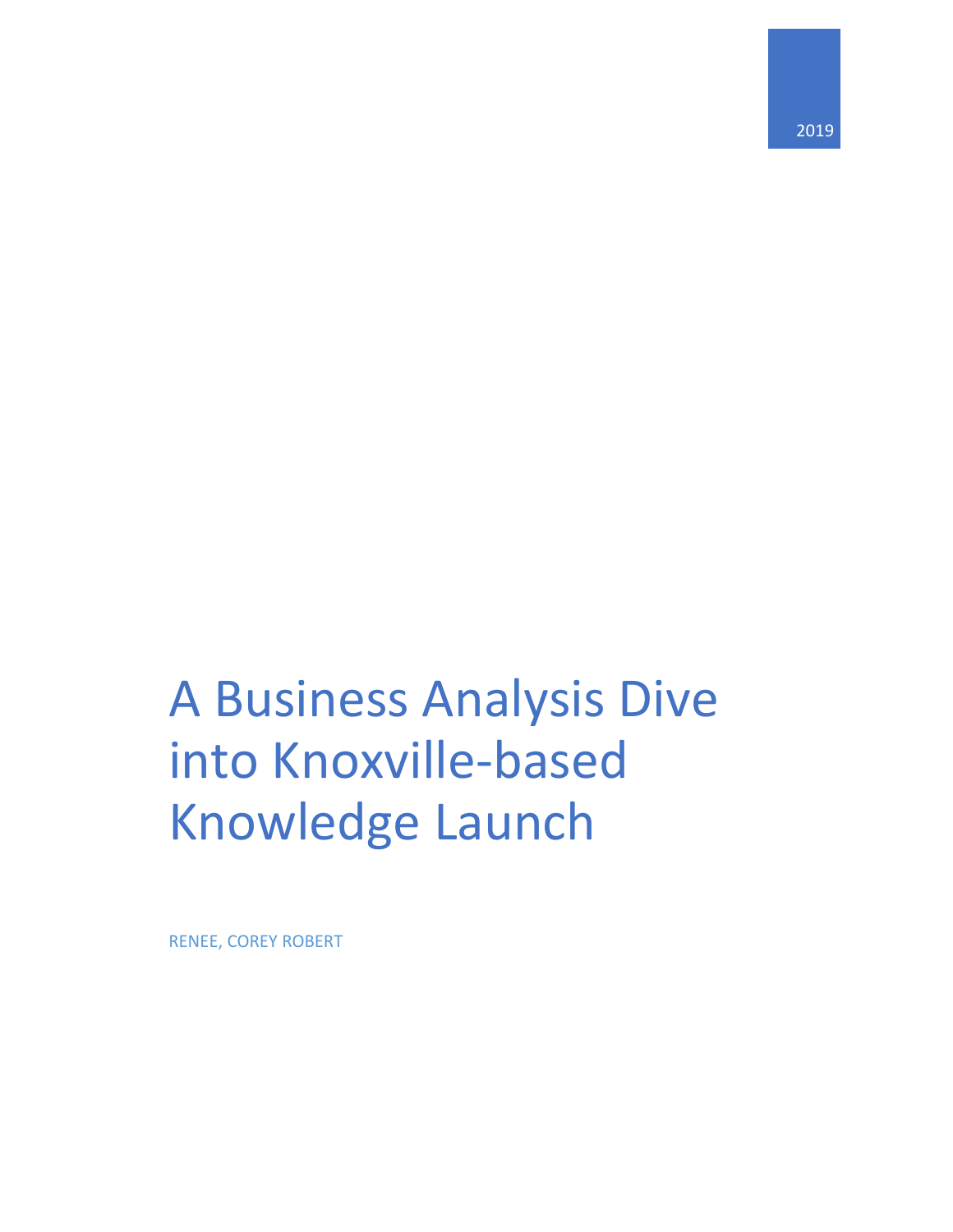# **Table of Contents**

Preface

- Appendix 1 Knowledge Launch Origin
- Appendix 2 KL Internal Analysis
- Appendix 3 KL External Analysis
- Appendix 4 Digital Upscaling Porter's Five Forces
- Appendix 5 Production Learning Objectives
- Appendix 6 Major Versed Trends
- Appendix 7 Insurtech Material
- Appendix 8 CEO Role-Play
- Appendix 9 SWOT/Action Plan Guidance
- Works Referenced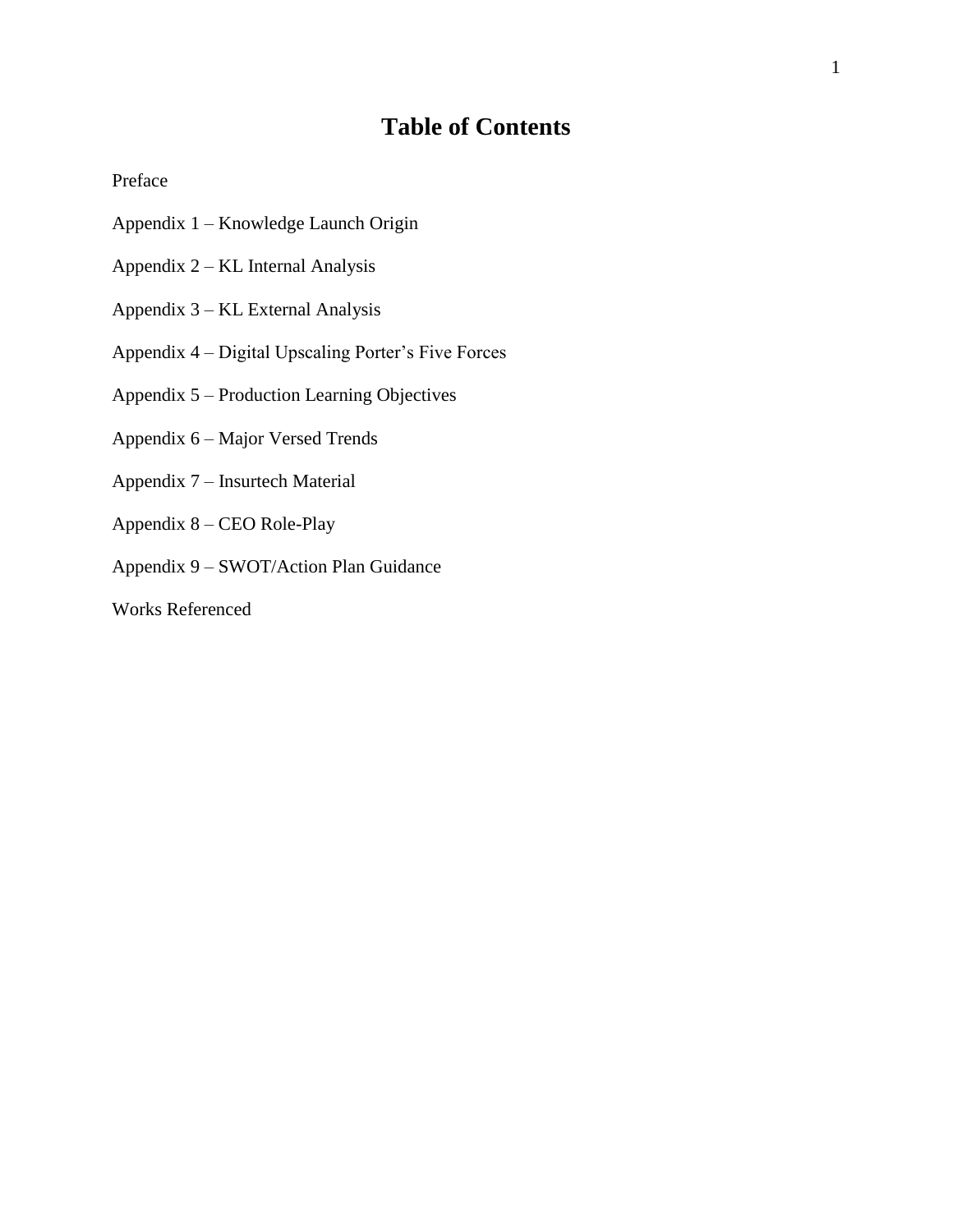### **Preface**

I'll be the first to admit that for the longest time, I was lost when it came to even remotely thinking about what my thesis project would entail. Before I knew it, it was the start of the spring semester of my senior year, and still I had not decided on what I was going to do. However, as I've learned, things tend to work themselves out, and this "thing" came in the form of John Tolsma, CEO of Knoxville-based Knowledge Launch (KL). Mr. Tolsma invited me into his company and gave me a look into the work that his company is involved in. It didn't take me long to realize I had stumbled into what would soon become the focus of my thesis project – this small company revolutionizing how employee training productions are done. I asked Mr. Tolsma for his help, and he happily obliged.

After a month or two of ironing out the kinks, my advisor and I settled on the following deliverable: a presentation and appropriate supporting documentation focused on: 1) the origin of Knowledge Launch, 2) an in-depth managerial analysis of KL itself and the industry in which KL operates, and 3) a mock production utilizing the strategy KL uses to build its program for clients.

Numbers 1 and 2 were relatively simple – do a little background research and use the tools I have gained over my career in management here at the University of Tennessee. But what about the mock production? Mr. Tolsma gave me some direction. He filled me in on an actual production that KL had been tasked with organizing. Prudential, a large insurance company, had asked Mr. Tolsma and his team to put together a presentation for approximately 50 of Prudential's top Level 3 and 4 insurance brokers. Prudential wanted these brokers to be brought up to speed on current digital trends to make sure they were current on their information and also to possibly harvest some innovative ideas that could help Prudential in the future.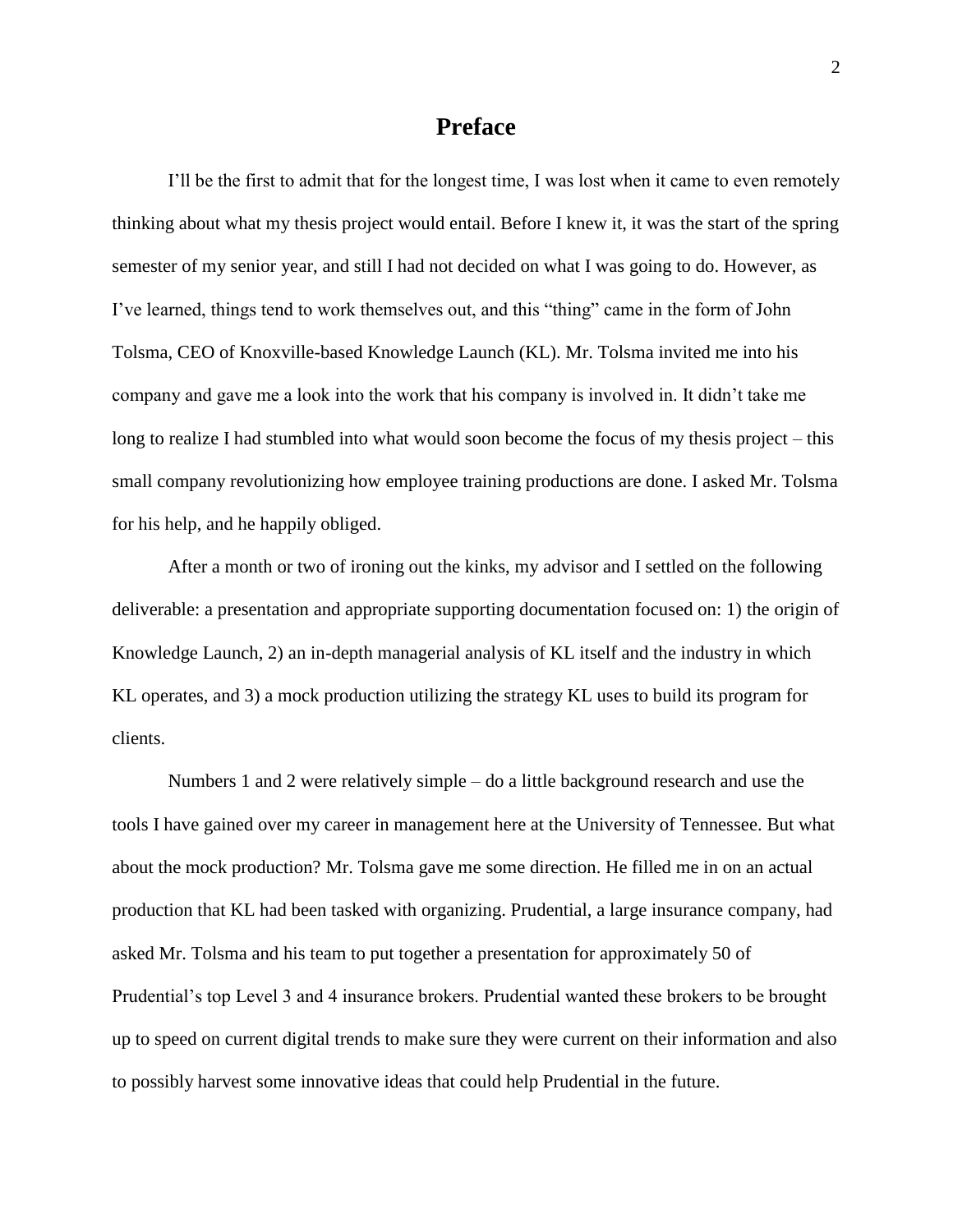What I just described is what Mr. Tolsma tasked me with – educate these highperforming insurance brokers on some of the major digital trends, have them apply the information, and bring what they learned home to Prudential to hopefully make some positive changes. I set out to do this, and I also threw in my own personal spin, as I also focused on insurtech in my presentation. These are insurance brokers, after all. I felt that insurance technology, which is ramping up rather quickly these days, should be a major emphasis for the education. And with this in mind, I set out to make a mock production.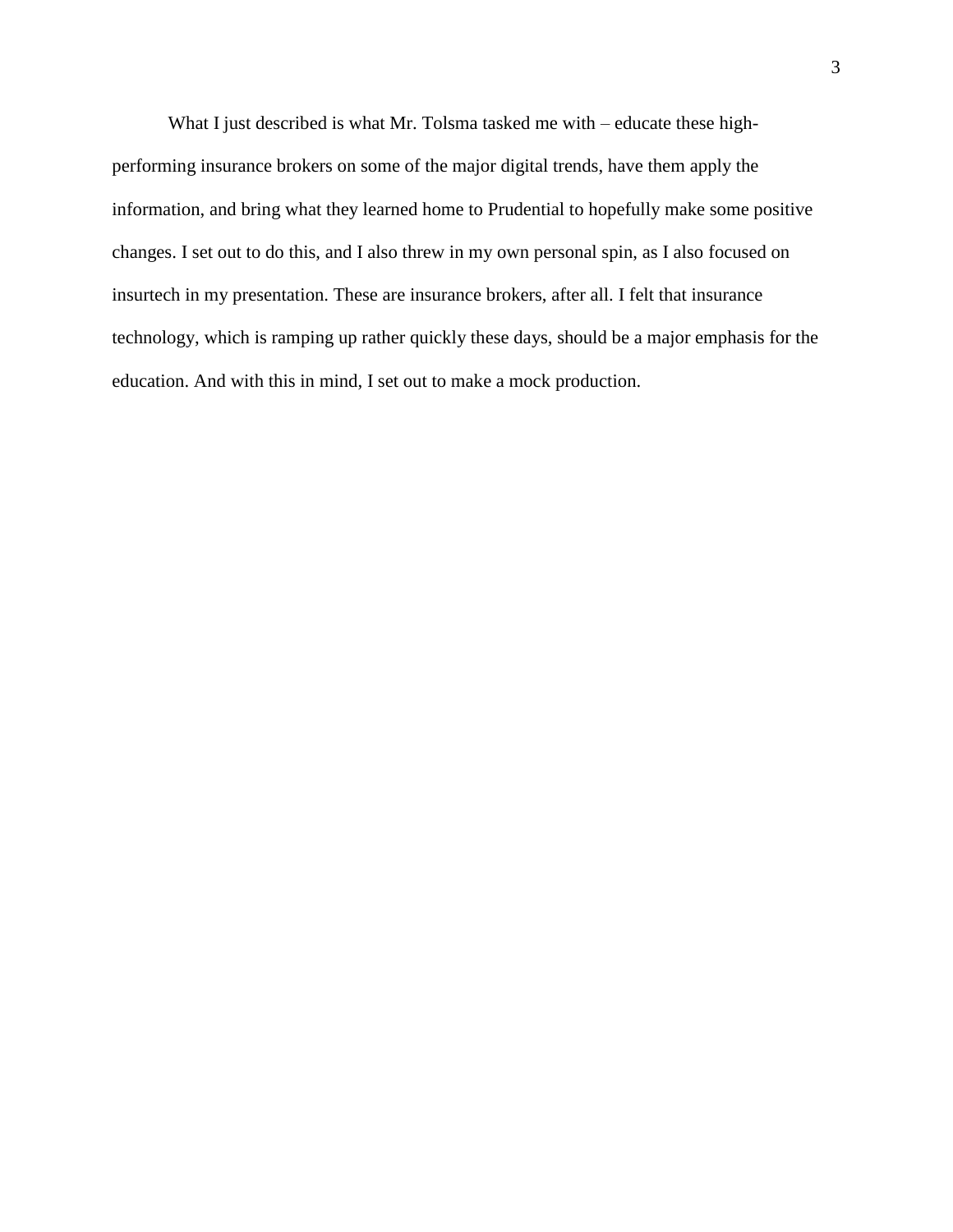### Knowledge Launch Origin/Background

Knowledge Launch was originally Erroyo, a startup launched on July 1, 2000 by RIVR Media. With the arrival of the internet and intensifying cable network competition, RIVR Media was looking for a way to capitalize on the use of the internet as a medium for videos. Their final idea? A startup serving as an online video production business, focused on producing educational worker development and training videos for businesses. But who would lead this new startup? Dee Haslam, CEO of RIVR Media, already had her hands full managing her own company, so she looked for someone young, intelligent, and creative enough to tackle launching and running Erroyo. She finally decided on John Tolsma, a Duke student body president and Harvard MBA.

The original idea behind Erroyo was: 1) to have a hub of videos available for use by clients and 2) to make custom videos specifically for business clients. However, as Mr. Tolsma met with potential clients, he learned that while these companies liked the idea of custom videos, they further desired well-crafted, customizable productions which integrated these short videos. As former UTK student Darren Lifferth wrote about the situation, "The videos drove the learning experience. But the video did not exclude other types of learning" (*Erroyo*, pg. 15). This idea became the basis of Knowledge Launch, which John Tolsma launched independently from RIVR Media in 2006.

To this day, Knowledge Launch focuses on developing acumen and engaging clients' employees in thought-provoking productions. Not only does Knowledge Launch educate employees on major trends and specific ideas in the business sector, but it also forces these employees to engage in the production and apply what they learned to both the production and also to their businesses to which they return.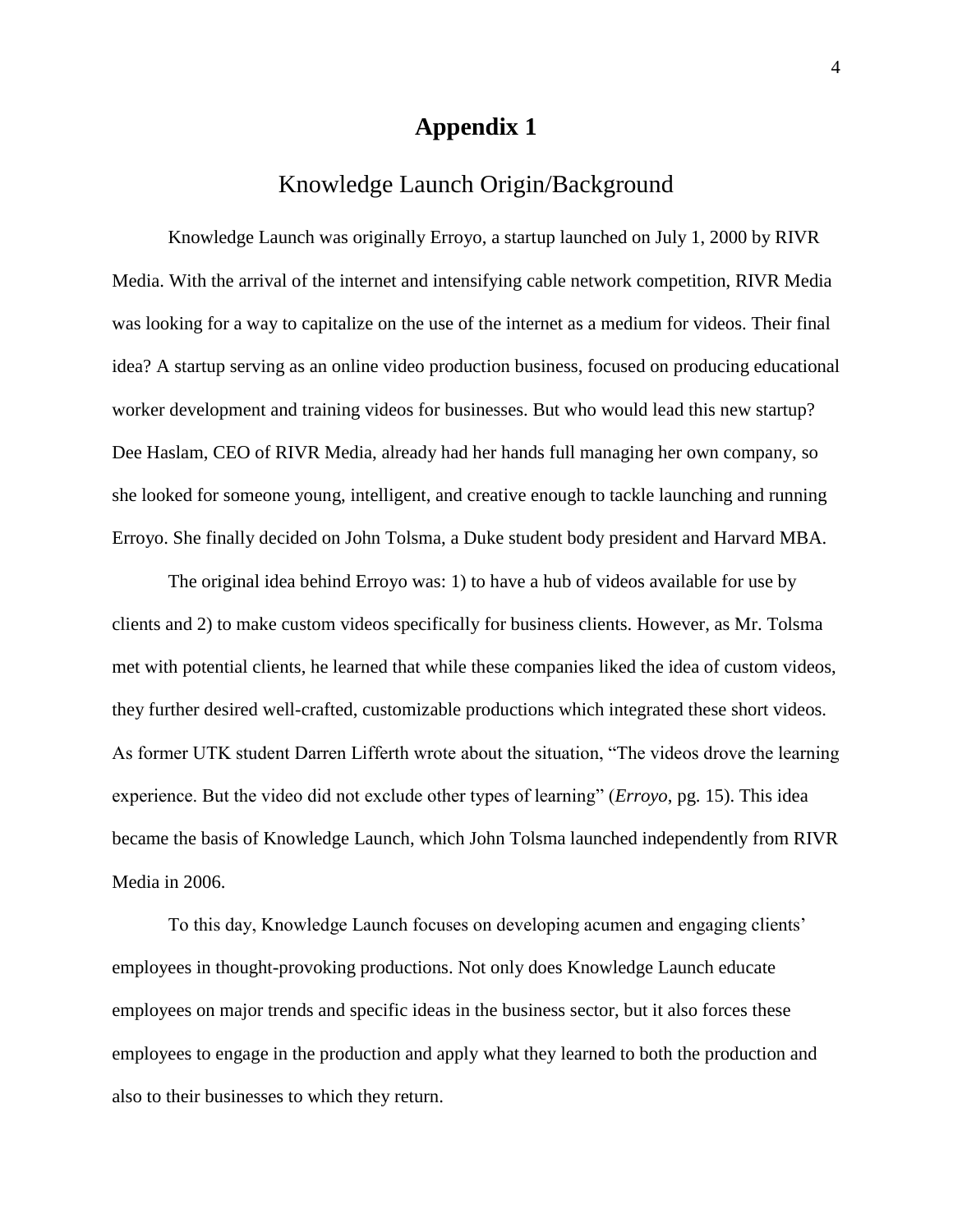### **Internal Analysis**

### **Strengths**

The majority of KL's strengths centers around its competent, personable staff and its acumen. KL has done a good job of reaching a sustained competitive advantage as it centers itself around these resources. Knowledgeable staff work one-on-one with clients to construct personalized education and training productions/programs. Since clients have direct representation, they have someone they can go to with problems or questions, resulting in them feeling like they have someone on their side. This staff also regularly checks in with clients while working on projects to ensure the direction of the piece is to the client's liking, which gives clients confidence that they are receiving the exact product they are paying for. Also, with KL having its own acumen from which to educate, it has full control of its content, and it has the ability to add/subtract/modify, etc. information as it applies to specific situations.

### Weaknesses

KL's main weakness is its small size and the inherent problems that arise with this. With its low numbers of staff, KL is unable to take on as many projects as other, larger companies, which also means KL has less of a production base to pull from to show to potential clients. In addition, KL has only one true location, which makes fostering some connections slightly more difficult. Finally, KL doesn't have many knowledge experts on its team; they almost always have to hire others to develop higher tier acumen and programs.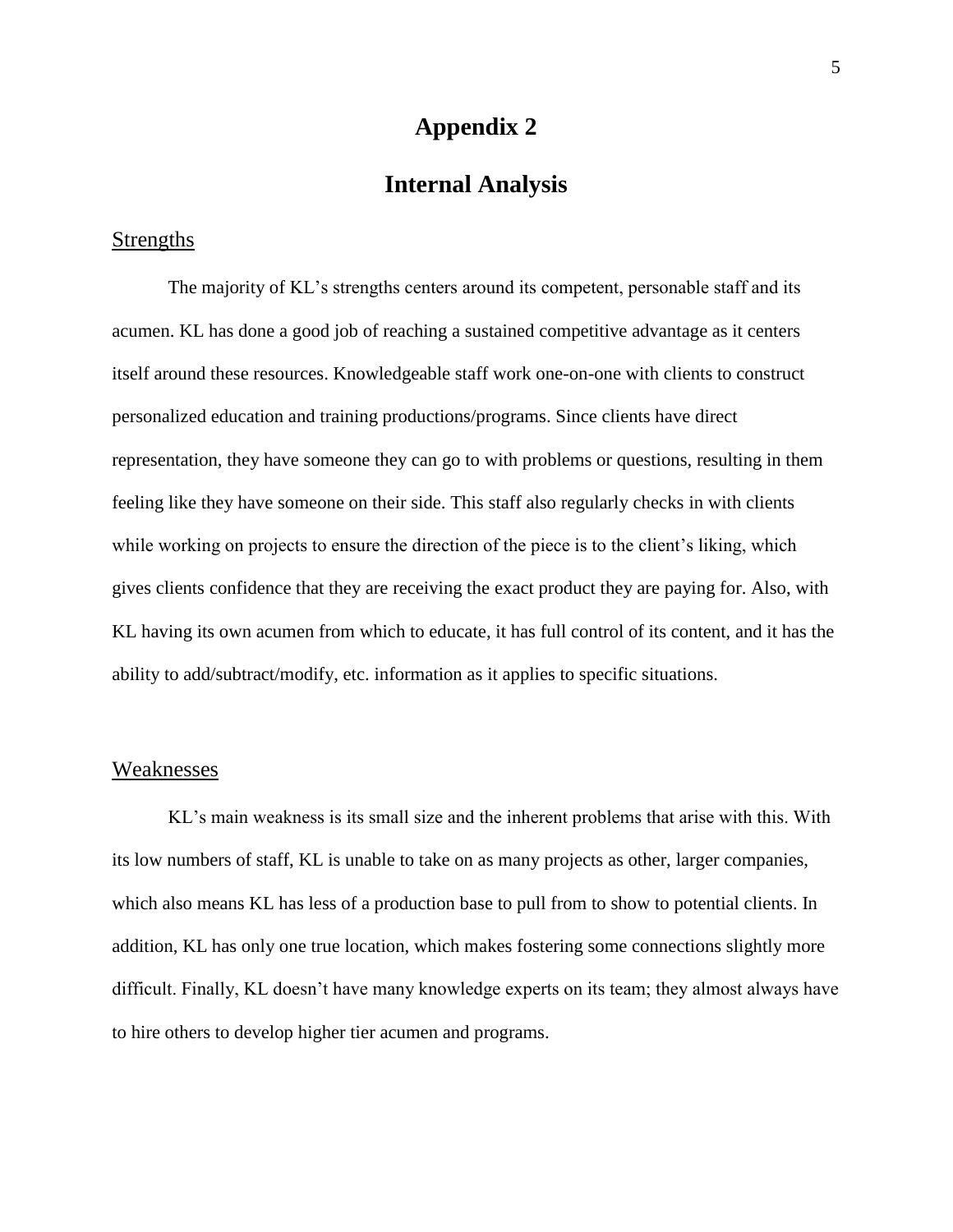# KL External Analysis

### **Opportunities**

New technologies need new education

• As technology and techniques advance, there will be an increased need for education on these innovations

Growing digital upscale market

• The world of traditional brick and mortar retail/production is evolving into a digital Internet of Things. This means more and more companies are looking to digitally upscale, growing KL's market.

New mediums of corporate education

• Companies are turning to mediums such as YouTube and apps for corporate education. As mediums transform, so will the education.

Corporate Leader/Manager Development

• Another avenue/market KL could explore is managerial development, the more common form of corporate education

### Threats

Companies with better resources/acumen/apps

• The size of companies does not matter as much as in other industries, but companies with more resources have the opportunity to outperform KL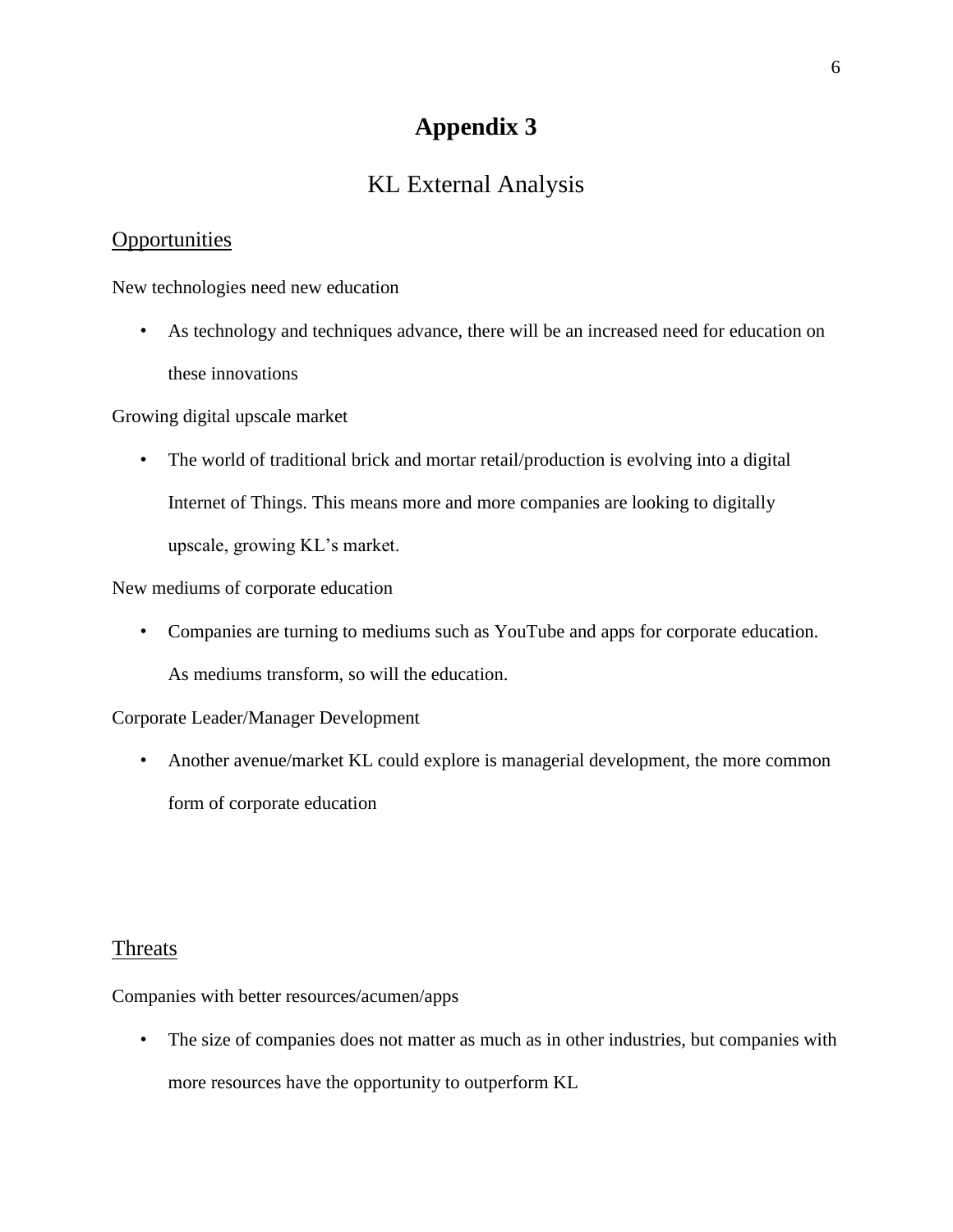Too much information

• There is some potential for information overload if digital upscaling becomes too hightech/complex. KL needs to make sure to keep up with latest trends and continue to educate themselves on new ideas

Regulations in industries which need education

• Regulation by government/ $3<sup>rd</sup>$  parties is always a worry, especially when dealing with information/security, which digital upscaling does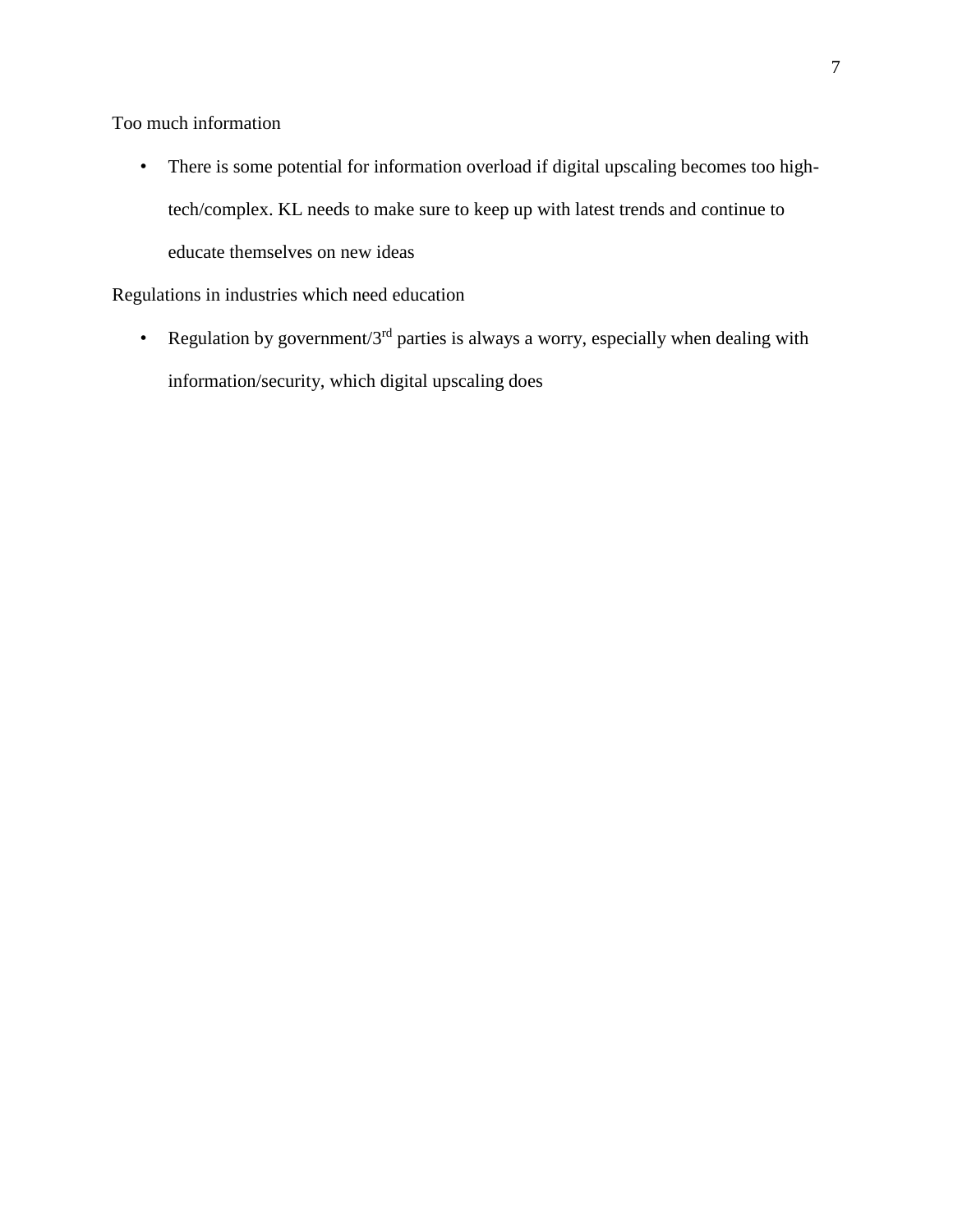### Porter's Five Forces Analysis

### Threat of Substitutes

While KL's productions are customized to the client's needs, services are only as indistinguishable from each other as the people who provide said services. As such, the threat of substitutes for KL is high.

#### Threat of New Entrants

The corporate education entry has low barriers to entry, given the low capital and time investment needed to start a business in said industry. Also, prior experience is not absolutely necessary, and economies of scale don't provide the huge advantages for larger companies that they do for other industries. The threat of new entrants is high.

#### Power of Suppliers

With the corporate education business being a service industry, "supplies" are harder to identify. SMEs (Subject Matter Experts) are main suppliers, since they have the relevant information. SMEs for basic concepts have low power, since their numbers are very high. However, SMEs in very niche areas of expertise have very high power, since their numbers are so few. Supplier power depends on the subject matter.

### Power of Buyers

Relatively low switching costs give buyers, aka customers, power, but the number of customers in the corporate education field is large, meaning buyers have less power. When it balances out, buyers have moderate power.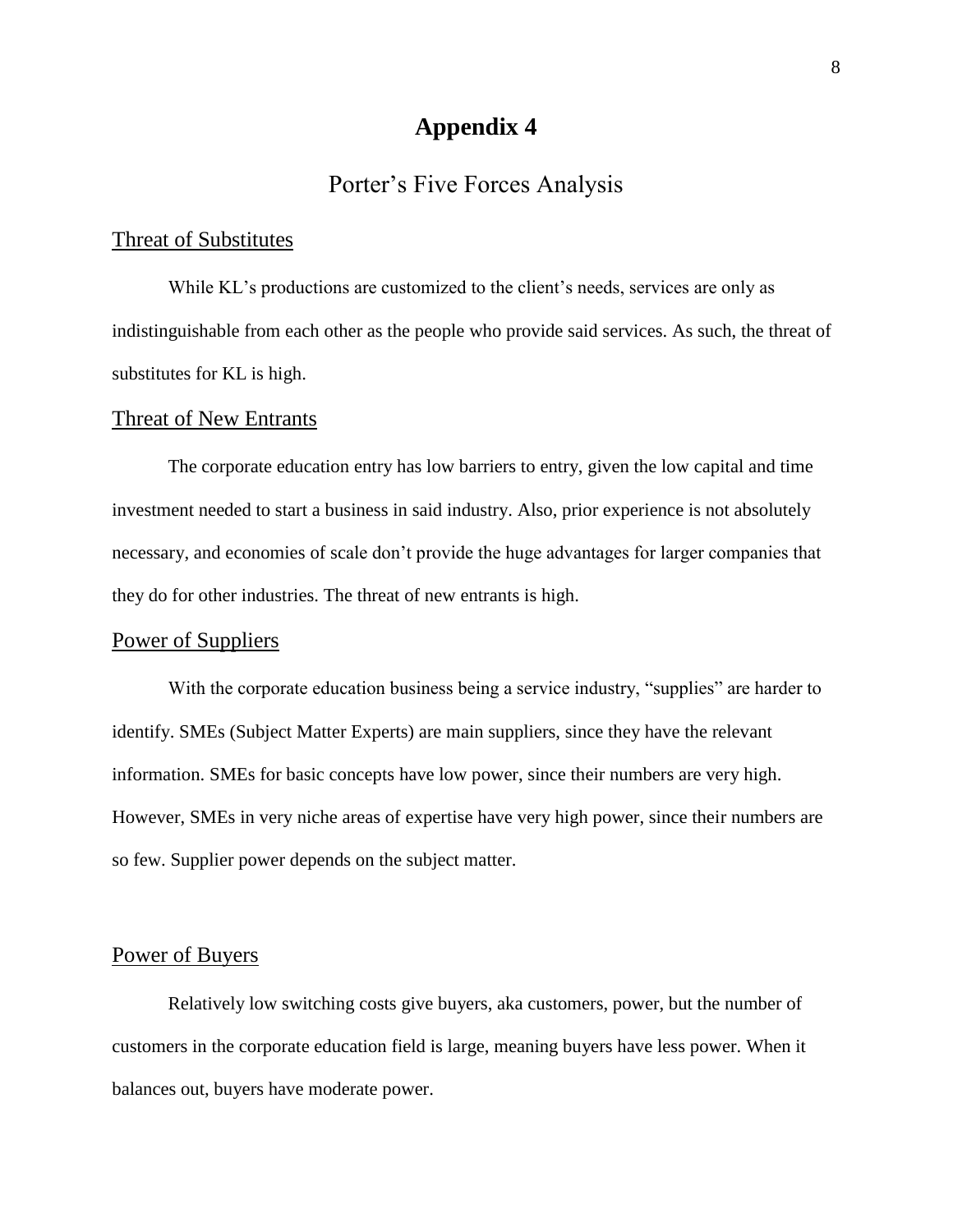# Competitive Rivalry

The competitive rivalry between companies in the corporate education industry seems to be moderate. With a high threat of new entrants, high threat of substitutes, and moderate buyer power, companies need to differentiate themselves. However, with demand growing rapidly for corporate education, rivalry is tampered slightly.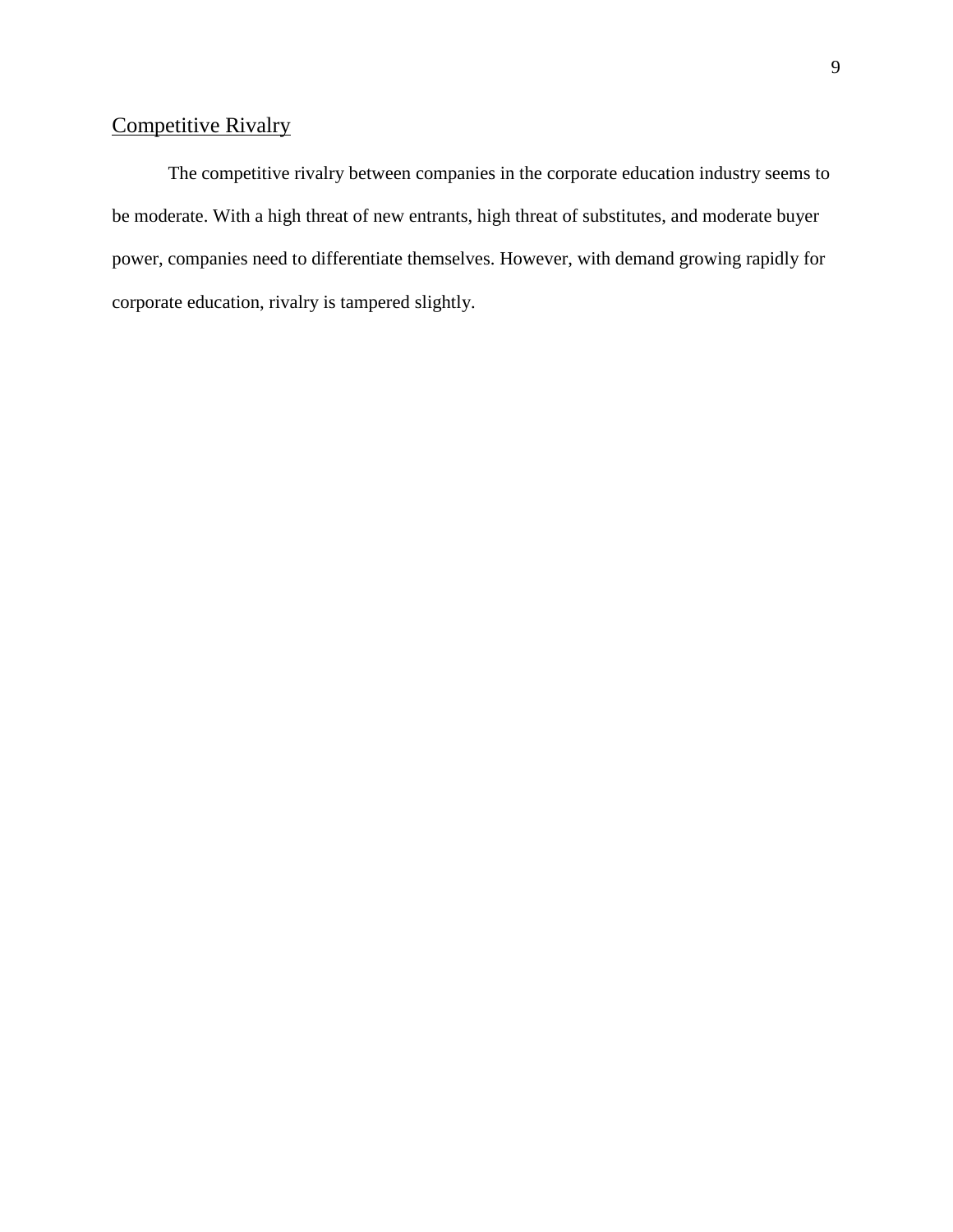# Learning Objectives

Participants will:

- 1. Be able to identify major trends in the digital business fields.
	- ➢ Major Trends
	- ➢ Intro to Innovation
- 2. Be able to discuss the basics of insurtech and its impact on the insurance field.
	- ➢ Foundations of Insurtech
- 3. Obtain a grasp on Prudential's internal and external environment
	- ➢ SWOT Formulations
- 4. Use gained environmental understanding to identify and analyze potential sources of competitive advantage
	- ➢ Active Learning
	- ➢ Application and What's Next?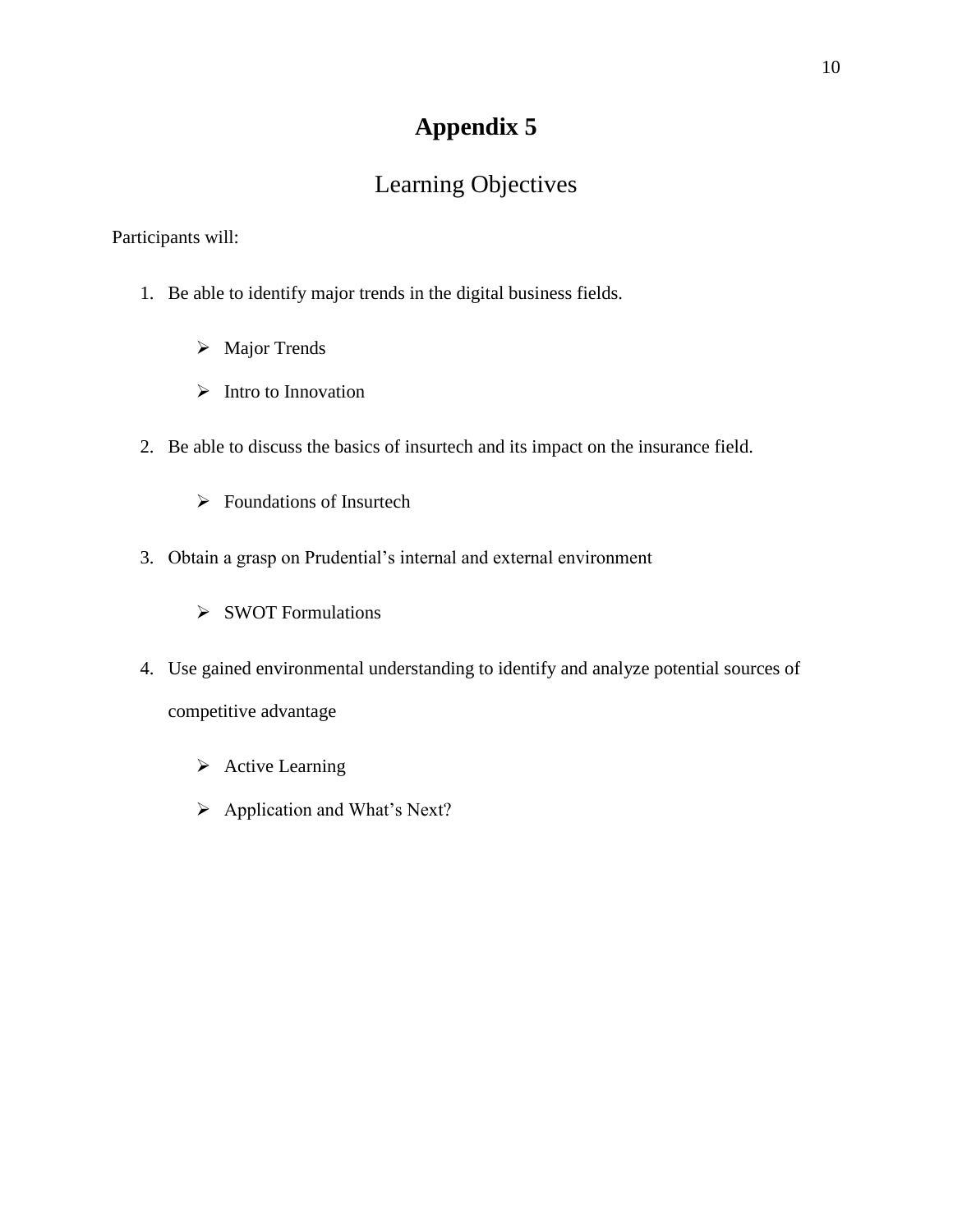### Synopsis of 5 Major Trends According to Versed

### Artificial Intelligence

Artificial intelligence, by definition, is the ability of computer systems to accomplish tasks normally limited to humans. Artificial intelligence is driven by data; enormous amounts of data are used to train these computer systems to recognize patterns, make decisions, etc., which will eliminate the need for many of the lower-income jobs across the globe. Gone will be the cashiers and the scribes; these tasks will be delegated to more efficient, more accurate, cheaper robots. A big headline is the trucking industry, with self-driving trucks set to revolutionize the trucking industry but at the cost of tens or maybe hundreds of thousands of jobs.

#### IoT

IoT stands for the Internet of Things and is all about connectivity. By 2020, Cisco predicts that more than 50 billion devices will be connected to the internet. As one can see, this is a lot of connectivity and information being shared. This IoT is what drives our dynamic data listed below; all of these points connected to the internet are constantly monitoring movements and decisions. Whether this is beneficial or malevolent depends on the stance you take with technology.

### **Cybersecurity**

Where there is information being shared, there are security risks. One of the major problems arising with our connected world is how are we going to keep information that is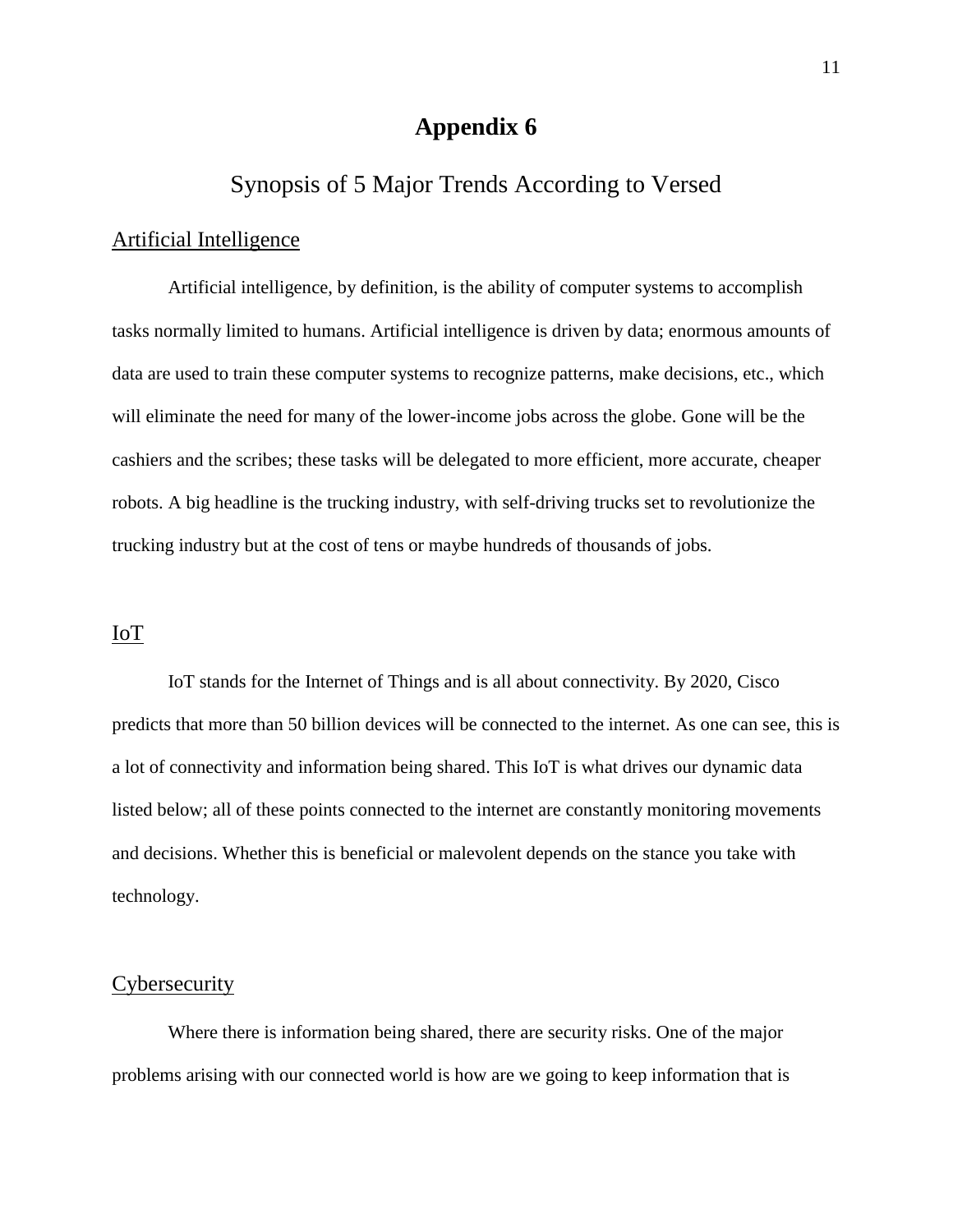supposed to be secure safe? The traditional way of doing so, keeping info encrypted or on private networks, is changing, as AI is being used by hackers to decrypt private information and people are demanding full-time access to even private networks. The security industry has lots to deal with over the next era of technology.

#### Blockchain

Blockchain is a new, decentralized way of sharing transactional data. It utilizes Distributed Ledger Technology (DLT), which is a form of peer-to-peer communication, to record transactions and information. With this decentralized method, no longer can hackers attack one central point and negatively affect a system. The blockchain system is a majority rules system, meaning a hacker would have to instantaneously hack more than 50% of the ledgers in these networks, which is almost impossibly difficult, at least for now. Blockchain allows for greater security as detailed above, transparency of information with the information being distributed to multiple parties, and cuts down on administrative costs by eliminating the need of a third party.

#### Data/Visualization

Data has been described as the "new oil," and for good reason. Dynamic data is completely revolutionizing the way companies operate and monitor performance. Traditional monitoring meant using historical analyses, seeing what worked in the past and what did not. However, now with dynamic data constantly being collected across the globe, the days of guesswork and hindsight are over. Now, companies can see in real time how their products are doing, where they are failing if at all, etc., and can adapt on the fly to ensure both optimal customer satisfaction and maximum profit for themselves.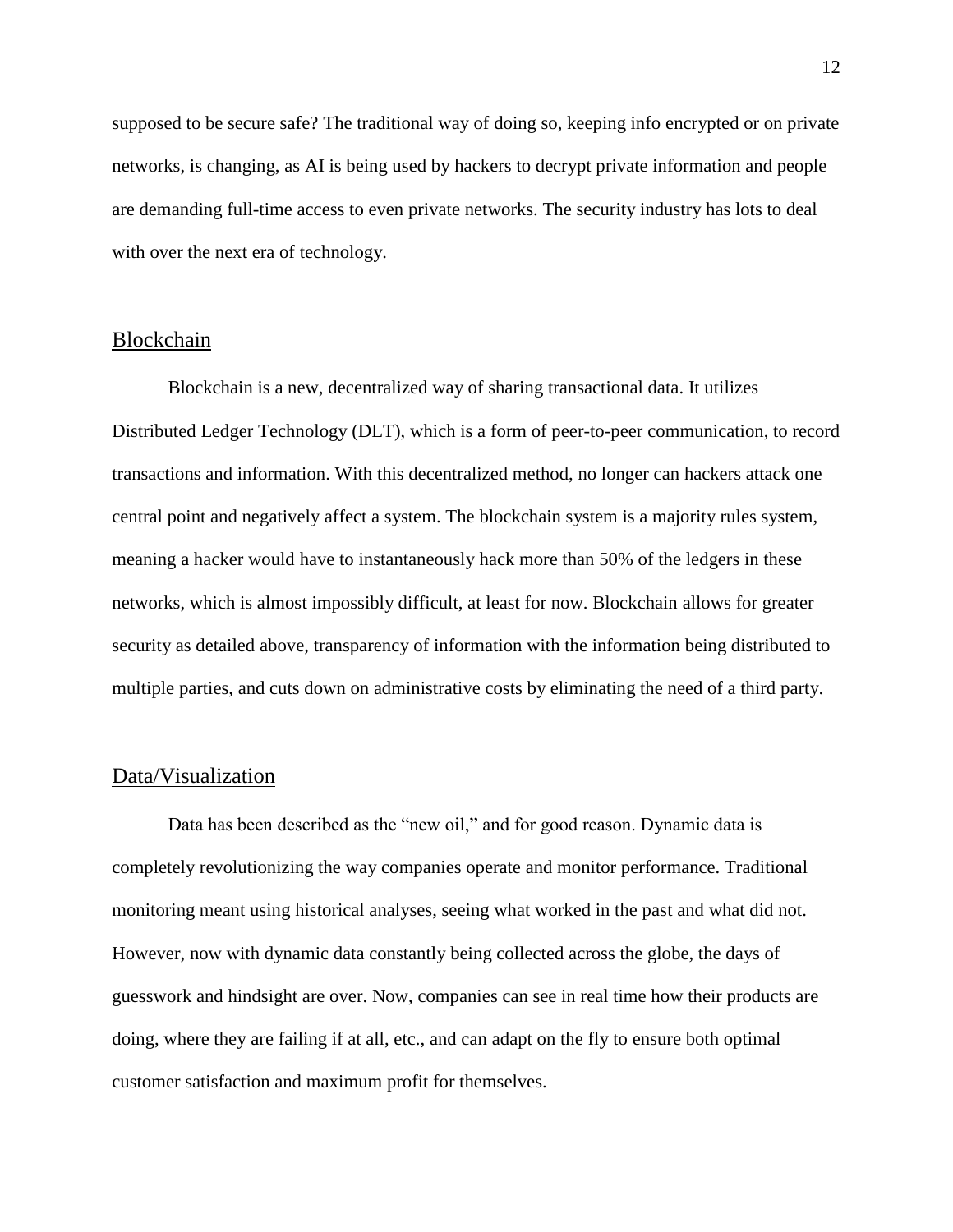### Insurtech Material

### **Background**

Insurtech is the use of technology and innovation to make the current insurance model more efficient and cost-effective. Also looking to add value for the customer. \$2.7 billion invested in insurtechs/insurtech innovations in 2015. US is the pioneering market for insurtechs.

The business world is becoming more digital; modern customers expect instant digital transactions. These instant transactions were not possible with the old model of insurance, needing to visit an office or meet with an agent. In addition, there exists less loyalty by customers today; customers just want to fulfill their personal needs.

Matteo Carbone, an insurtech expert: "I believe that, in the future, all insurance players will be insurtech. Meaning, organization that will use technology as key enabler to achieve strategic goals."

According to McKinsey Panorama Insurtech Database, insurtechs are concentrated in distribution (making products more available/easier to access for customers); also present in product development, marketing, pricing, and claims.

Main insurtech value drivers are increase customer experience (growth) and reduce acquisition and administrative expense ratio (cost reductions). Cost reduction achieved through extremely lean operations.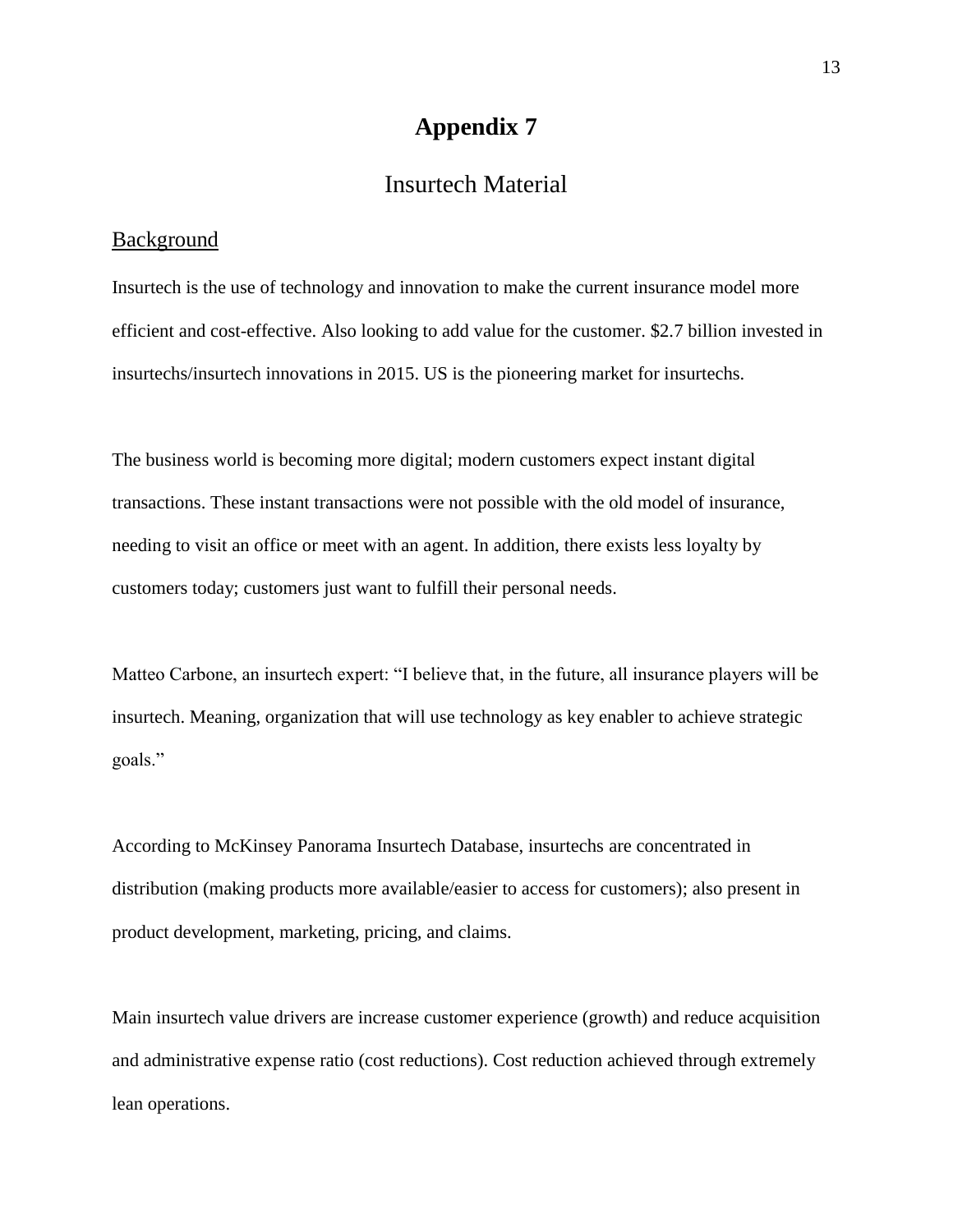Incumbents need to innovate to stay relevant; otherwise they risk losing their places at the top. Just look at Blockbuster!

The insurance industry is highly regulated, made incumbents hesitant at first to take risk/embark on large projects into unexplored territory. Now, regulators and businesses are seeing its benefits, that it may add value. Insurtechs being encouraged in places like Australia, Singapore, and UK, to innovate, with regulatory barriers lowered for them to see what they can do.

Insurtechs began with a focus on the retail segment at 75% retail/25% commercial, moving more into commercial segment now.

### **Utility**

Includes innovation in constant monitoring, ultra-customized policies, social insurance. Previously people lumped into categories; push for ultra-customized plans for individuals.

Examples of innovations include BIMA, offering pay-as-you-go insurance to people living on less than \$10 a day in unreached markets; also Slice, which provides coverage for Airbnb rental homes.

Four Strategic Options of Companies Using Insurtech:

- 1. "Delivering ahead of customer expectations
- 2. Accessing new markets and segments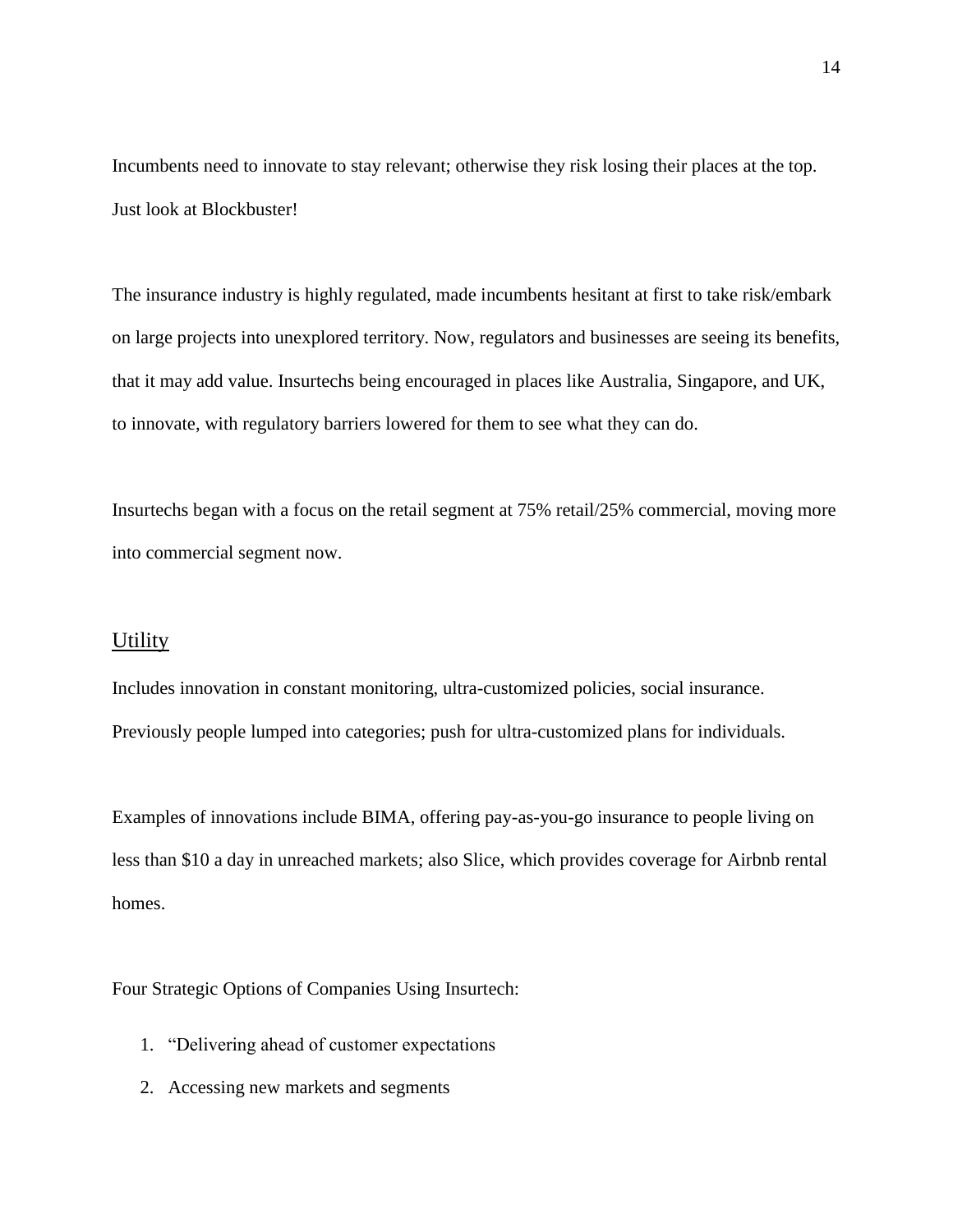- 3. Shifting from purely underwriting risk to providing more comprehensive well-being
- 4. Reimagining the operating model to generate higher profitability"

Use of AI to find right mix of policies for an individual's coverage; IoT and telematics to keep track of movements, behaviors, etc.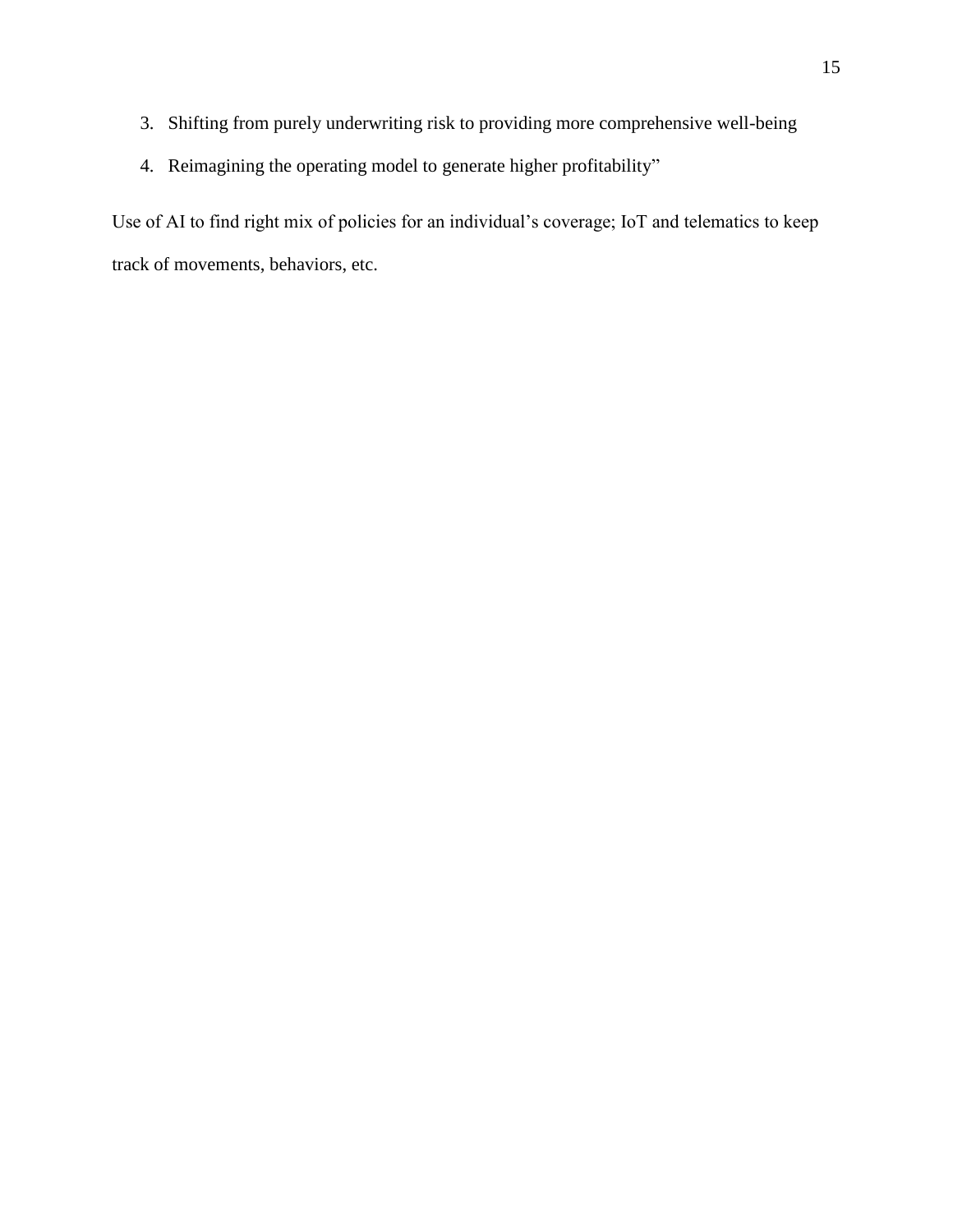### CEO "Role-Play"

### **Script**

"Good morning, ladies and gentlemen, esteemed associates of Prudential. My name is Roger Naples, and I am the CEO of Insurgency, a small insurtech company revolutionizing how the insurance game is played. I come to you today with a proposal: I'd like to partner with Prudential. We at Insurgency already have a well-established customer base that we have obtained through our cost leadership strategy; our small size – it's just 2 software engineers and I – allows us to offer low prices due to low administrative and overhead costs. In addition, we offer ultra-customized plans for individuals based on the information we obtain from their daily activities. We've probably even persuaded a few of your clients to switch to our services. However, I would like access to your vast array of resources, and I think my patented software could be of value to you as well. I'm also open to any other proposals you may have to offer. Thank you for your time, and I look forward to a potential partnership."

### Questions to Group

- What are some potential options for approaching this situation?
- Would an acquisition grant us any sources of competitive advantage? And would it be sustainable?
- What are the risks (both internal and external) associated with an acquisition? ... or with your proposed potential option?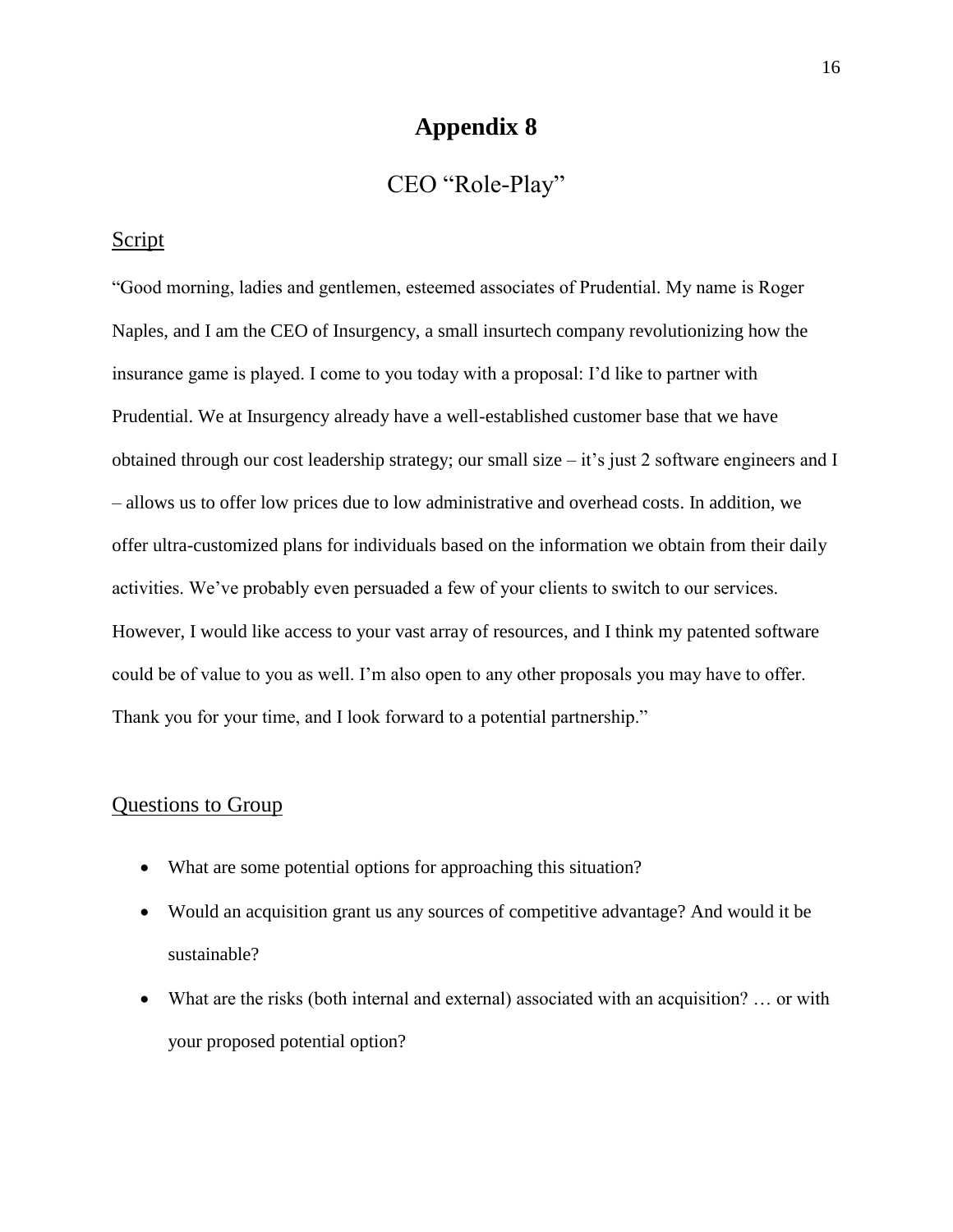- What are the potential benefits (both internal and external) associated with an acquisition? … or with your proposed potential option?
- How would an acquisition or your proposed option affect your day-to-day activities? How would it affect Prudential in the long run?
- Do you think Prudential could do what Insurgency does, but better? I.e. should Prudential try to mimic Insurgency? Should Prudential acquire Insurgency and improve it? Or should Prudential simply ignore Insurgency and keep doing what they are doing?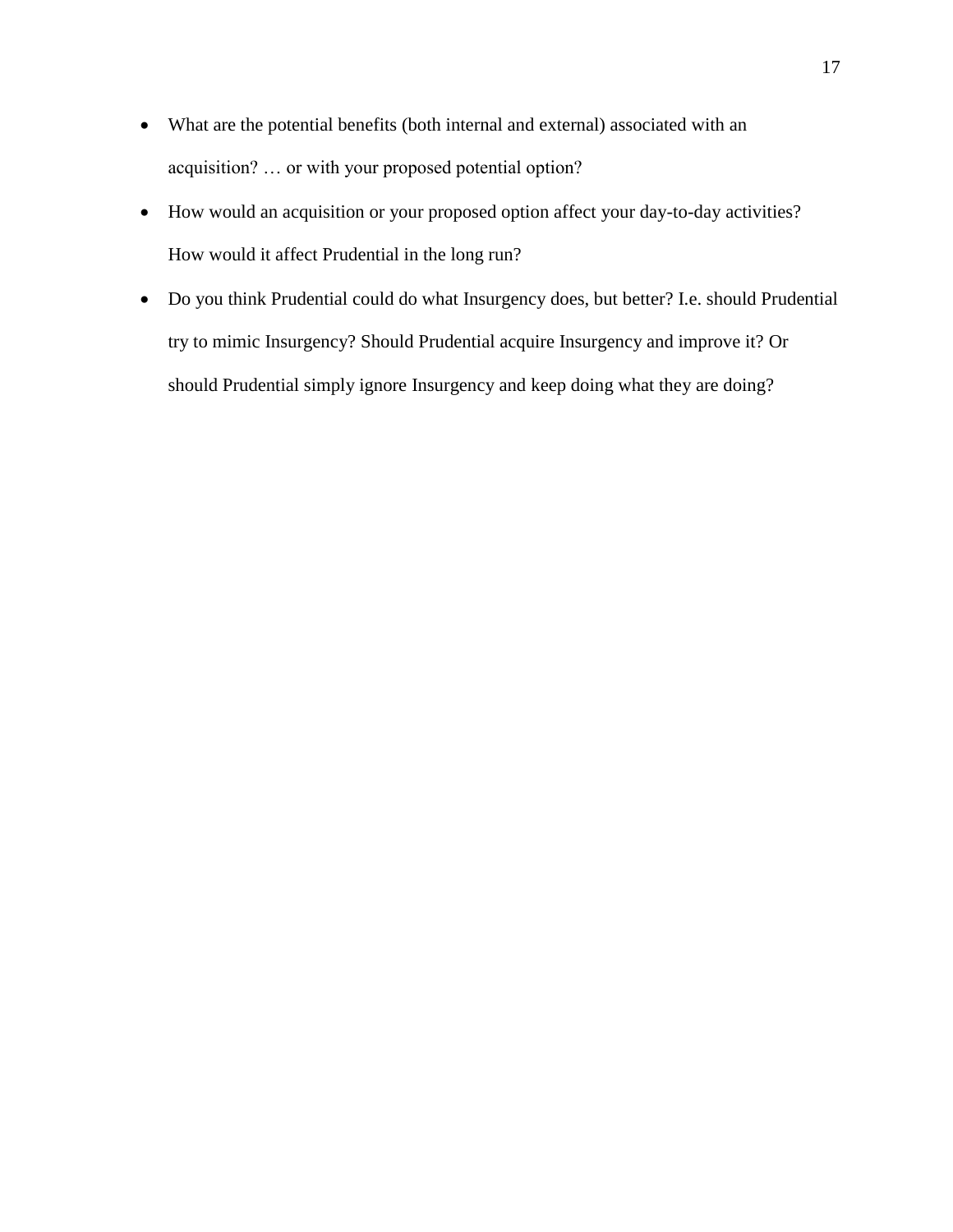# SWOT and Action Plan Guidance

### SWOT Guiding Questions

- What are our strengths? What do we do best? How can we get the most out of our strengths?
- What are our weaknesses, and what can we do to mitigate them? What could we improve? What are we lacking?
- What opportunities can we act on? How can we turn our strengths into opportunities? Is there a new market we could enter?
- What threats should we watch out for/prepare for? Are there changes in our field that could harm our success?

### Action Plan

Steps to take now

Steps to take within a month

Steps to take within 6 months

Steps to take within a year

Markets to explore/develop? Tech to implement? Processes to cut?